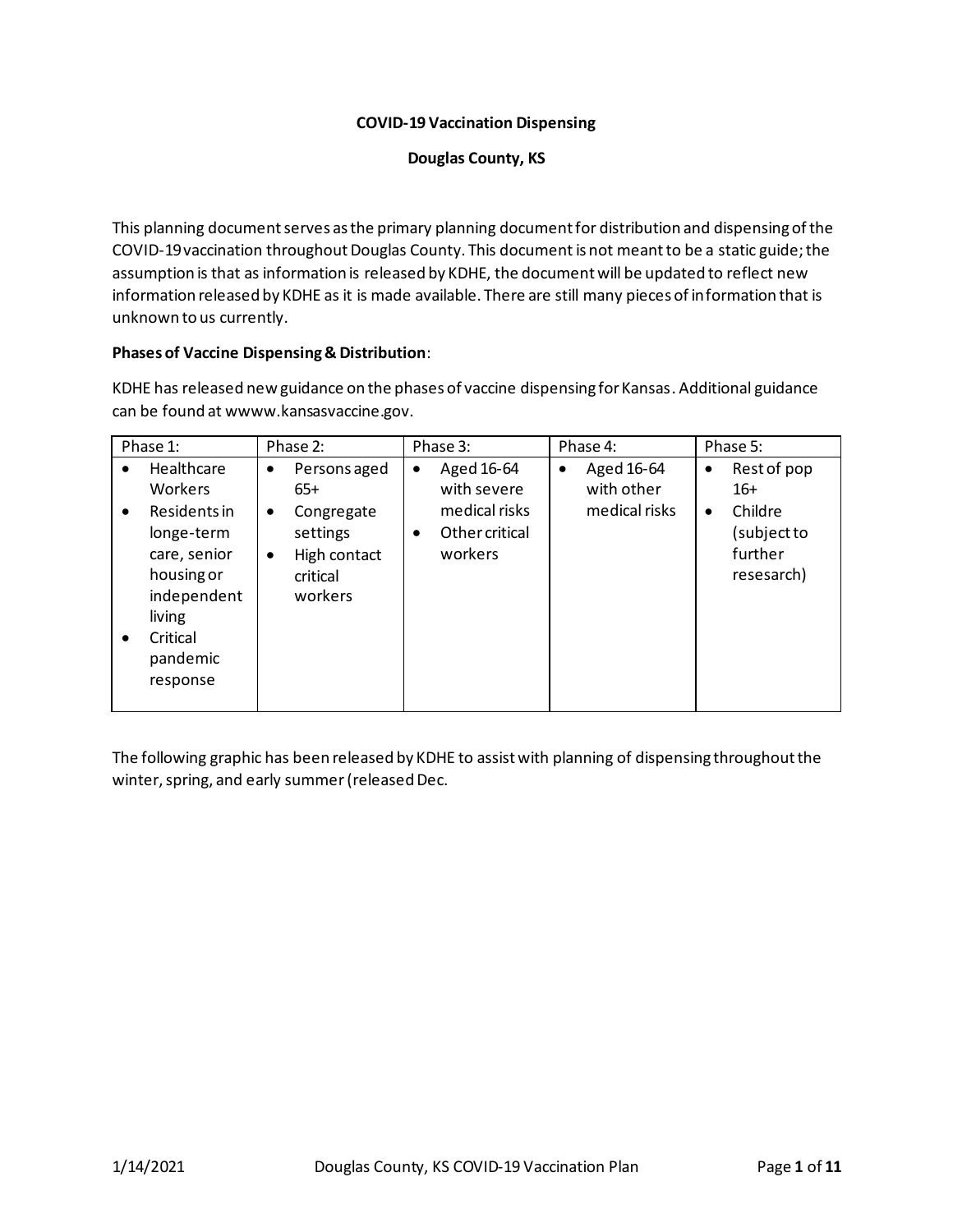| <b>Very Limited Availability</b>            | <b>Limited Availability</b> | <b>Increased Availability</b> | <b>Generally Available</b> |
|---------------------------------------------|-----------------------------|-------------------------------|----------------------------|
|                                             |                             |                               | (Summer)                   |
|                                             |                             |                               |                            |
|                                             |                             |                               |                            |
|                                             |                             |                               |                            |
|                                             |                             |                               |                            |
|                                             |                             |                               |                            |
|                                             |                             |                               |                            |
| Teachers, school staff, child-cars workers  |                             |                               |                            |
| Individuals at high risk for adverse health |                             |                               |                            |
|                                             |                             |                               |                            |
|                                             | (Winter)                    | (Late Winter)                 | (Spring)                   |

Overall Planning Assumptions:

- All LTCF residents and staff in Douglas County will be covered through a partnership with private pharmacies (CVS and Walgreens)
	- o 1/5/2021: Vaccination for LTCFs has begun in Douglas County
- Douglas County will be responsible for Douglas County organizations and workers (anyone who works or lives in Douglas County)
- LDC Public Health will be responsible for dispensing of 1.B allocations
- Vaccinations will require a second dose to reach full efficacy
- All recipients will require a 15 minute observation following vaccination

#### **Phase 1 Planning:**

**Target Population**:All healthcare workers; residents/patients in long-term care, senior housing or independent living; and workers critical to pandemic response

#### **PLANNING FOR HEALTHCARE-ASSOCIATED WORKERS:**

Early December, LDCPH received information from KDHE that the first allocations of the vaccine will be to: Hospitals (specifically Emergency Department, ICU, and COVID-19 units); Health Department staff and EMS; additional healthcare associated workers.

#### **Tiers:**

The following priority tiers were developed by Douglas County for managing provision of the COVID-19 vaccine among Healthcare when limited supply of vaccine or other accompanying resources is available.

1. Patient facing, physical contact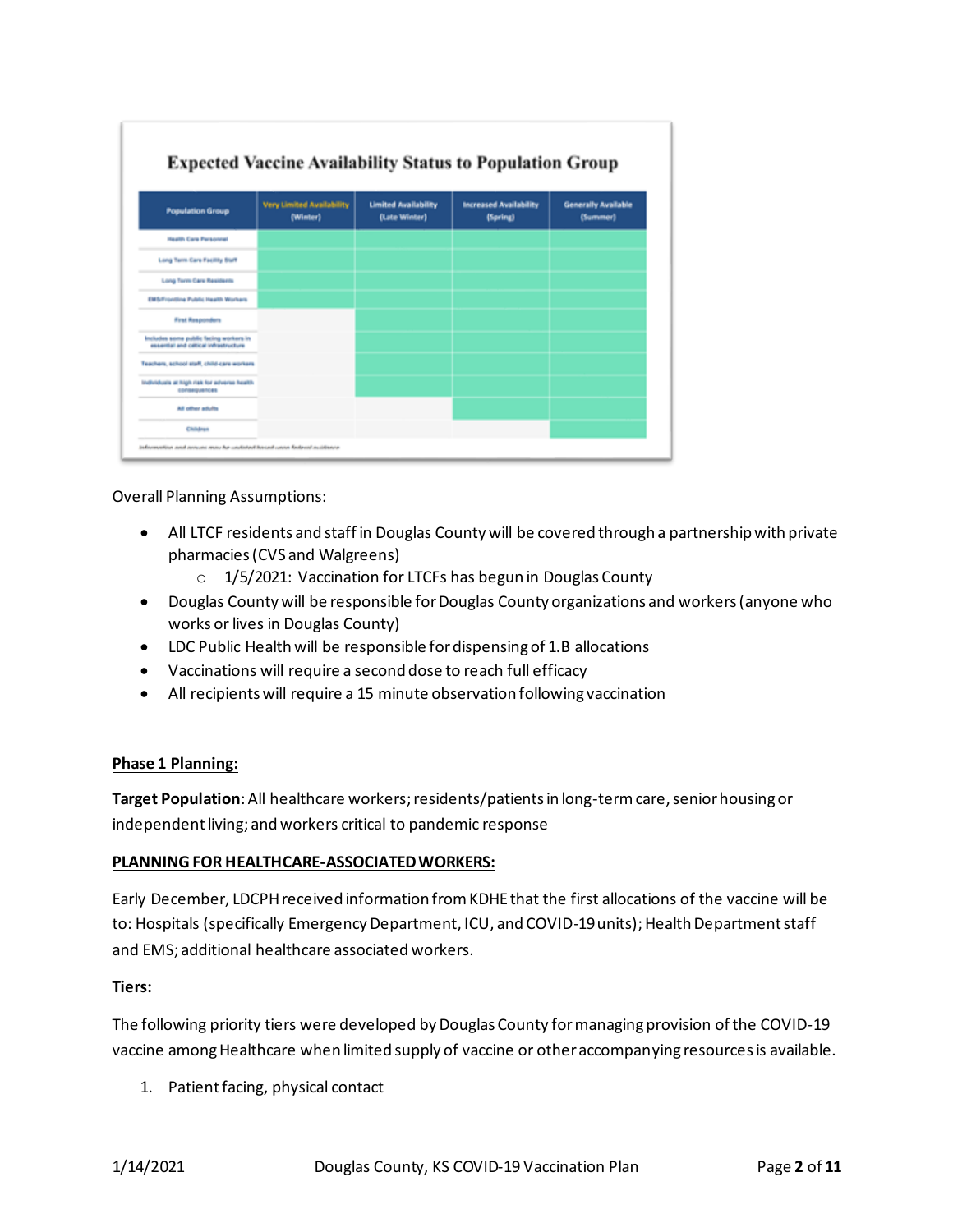- 2. Patient facing, no physical contact, UNABLE to social distance
- 3. Patient facing, no physical contact, ABLE to social distance
- 4. Not patient facing, office on campus
- 5. Not patient facing, office off campus

### **Location**:

LMH Health, Lawrence Douglas County Public Health (LDCPH) and county stakeholders have been closely collaborating to roll out a phased vaccination approach as guided by KDHE. LMH Health is the primary Phase 1a vaccination site in Douglas County. Phase 1a candidates include healthcare personnel who are likely to be exposed to or treat people with COVID-19 and are not able to work from home.

LMH Health has used CARES Act funding to build a vaccination dispensing site on the LMH Health campus. The site will have multiple lanes to allow multiple dispensing sites, unidirectional flow, and shelter in the instance of inclement weather.

*12/11/2020*: Received communication that LMH Health, LDC Public Health, and Heartland Community Health Center will all receive allocations of doses.

- LMH Health: Will dispense to Emergency Department, ICU, and COVID-19 units at on-campus dispensing site
- LDC Public Health: Will dispense to EMS staff at the fire training facility at three designated times; public health staff will be offered the chance to go to one of the EMS designated times or to vaccinate internally at the health department
	- $\circ$  1/5/2021: LDCPH has finalized transfer agreement with LMH Health so future allocations can be transferred; LMH Health is working to finalize transfer agreement so doses can be shifted bi-directionally.
- Heartland CHC: Will dispense to Heartland staff at Heartland parking lot; unknown if will continue at Heartland parking lot or look for larger location for healthcare associated workers (HCAW)--they are submitting an approval for alternate locations (potentially the fairground?); HCHC is currently looking at a bi-directional transfer agreement, as well.

# **Staffing**:

LMH Health has indicated they will have sufficient staffing through the initial weeks of vaccine allocation. LMH Health has partnered with the KU School of Pharmacy to utilize student interns to assist with the effort. There is concern that once the students return to class, there will be a need for additional staffing.

- LMH Health: Will continue with staffing as planned; no anticipated issues
- LDC Public Health: Will utilize internal staff; no anticipated issues
- Heartland CHC: Will utilize internal staff; have PRN staff available; have reached out to KU School of Pharmacy for potential volunteers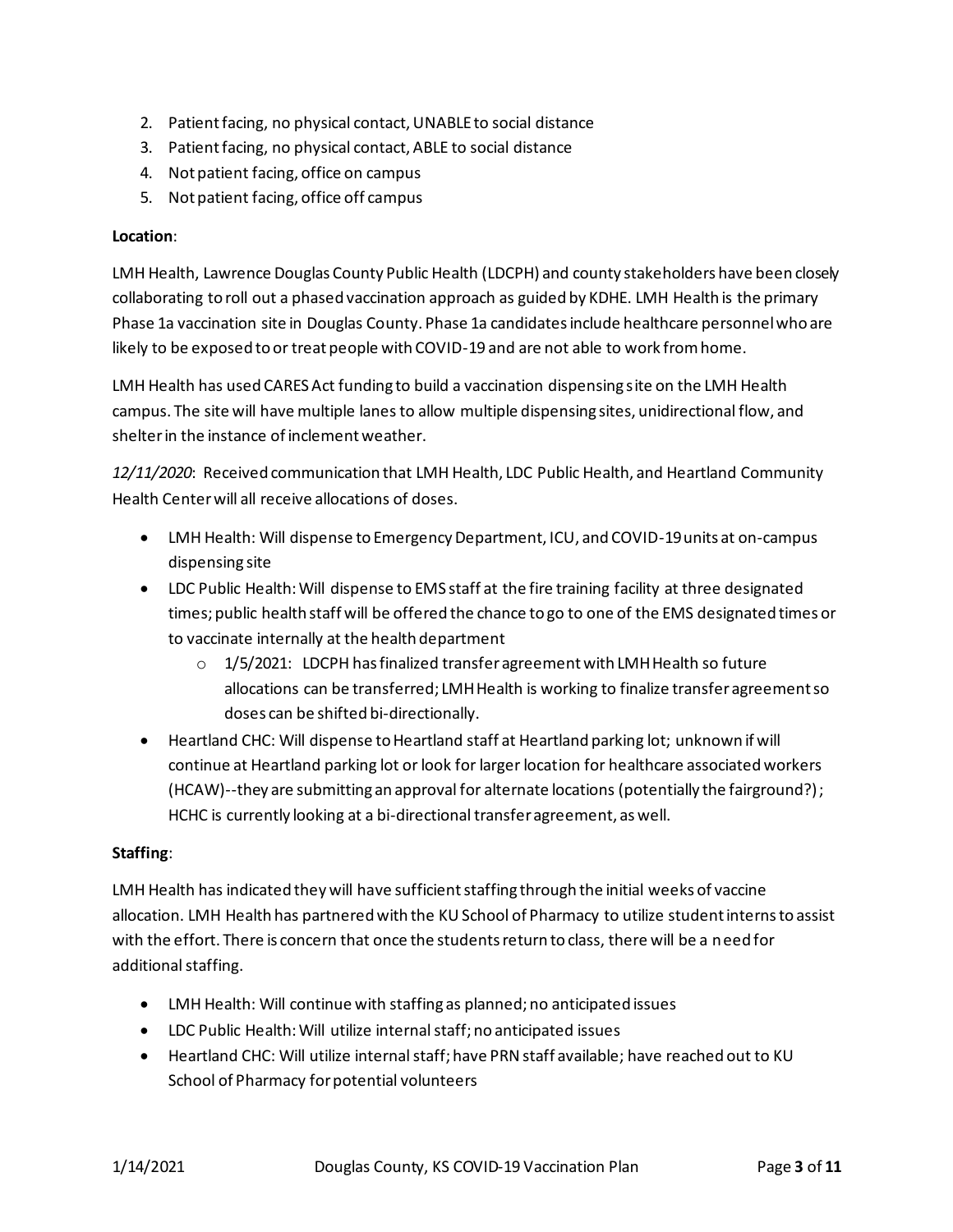# **Communication**:

The COVID vaccination planning group worked together to create a survey for healthcare organizations to register themselves as a site wishing to receive vaccinations once available. Following completion of the survey, LDC Public Health and Douglas County Emergency Management worked together to communicate with employees at registered organizations to allow employees to "opt-in" or "opt-out" for receipt of a vaccine. While the numbers will not be set in stone, they will be beneficial for planning assumptions.

LDC Public Health will track "opt-ins" and "opt-outs" to determine who will receive doses.

The survey will create a registry of people who can then be easily communicated with once the allocation has been received.

# **Registration**:

LMH Health created an online registration portal for healthcare workers to schedule an appointment time for their vaccination. It will be deployed live once allocations are available.

- LMH Health: Has a registration system available, exploring phone calls.
- LDC Public Health: LDCPH has purchased a registry and scheduling system. Need to go-live.
- Heartland CHC: Will use ECW (part of EMR) for registration for registration and a walk-in clinic; TASK: need to follow-up on plan for administration of 2<sup>nd</sup> dose

# **PLANNING FOR LTC SENIOR LIVING & WORKERS CRITICAL TO PANDEMIC RESPONSE:**

In early January, KDHE released new guidance on Phase 1 prioritizations, which modified Phase 1 to now include residents/patientsin LTC senior housing or LTC-supported independent living and workers critical to pandemic response.

**LTC Senior Housing**: All indications from KDHE are that LDCPH will be responsible for vaccinating this group, but not until after all HCAWs are completed. To begin the planning on this effort, we have connected with the Senior Resource Center to establish the organizations and facilities that will meet this definition. Additionally, we have assigned a dedicated LDCPH staff member to working on the planning efforts (ex: number of residents, three points of contacts, best dates/times, etc). Dispensing will likely be through a closed, on-site PODat each location.

**Workers Critical to Pandemic Response:** All indications from KDHE are that LDCPH will be responsible for vaccinating this group, but not until after all HCAWs are completed. KDHE has not given much guidance for establishing who this group is. Charlie Bryan is working closely with both city and county administrators to identify who is considered in this group for Douglas County.

First draft thoughts for this group include: City Commissions, County Commissions, City/County Administrators, Unified Command, Local Health Board, Emergency Management

Dispensing is still undetermined, but could be a closed, drive-thru POD at a centralized location (Fairgrounds or EMS training facility).

Charlie/Kathy: Please review the above to ensure it adequately captures our planning yesterday.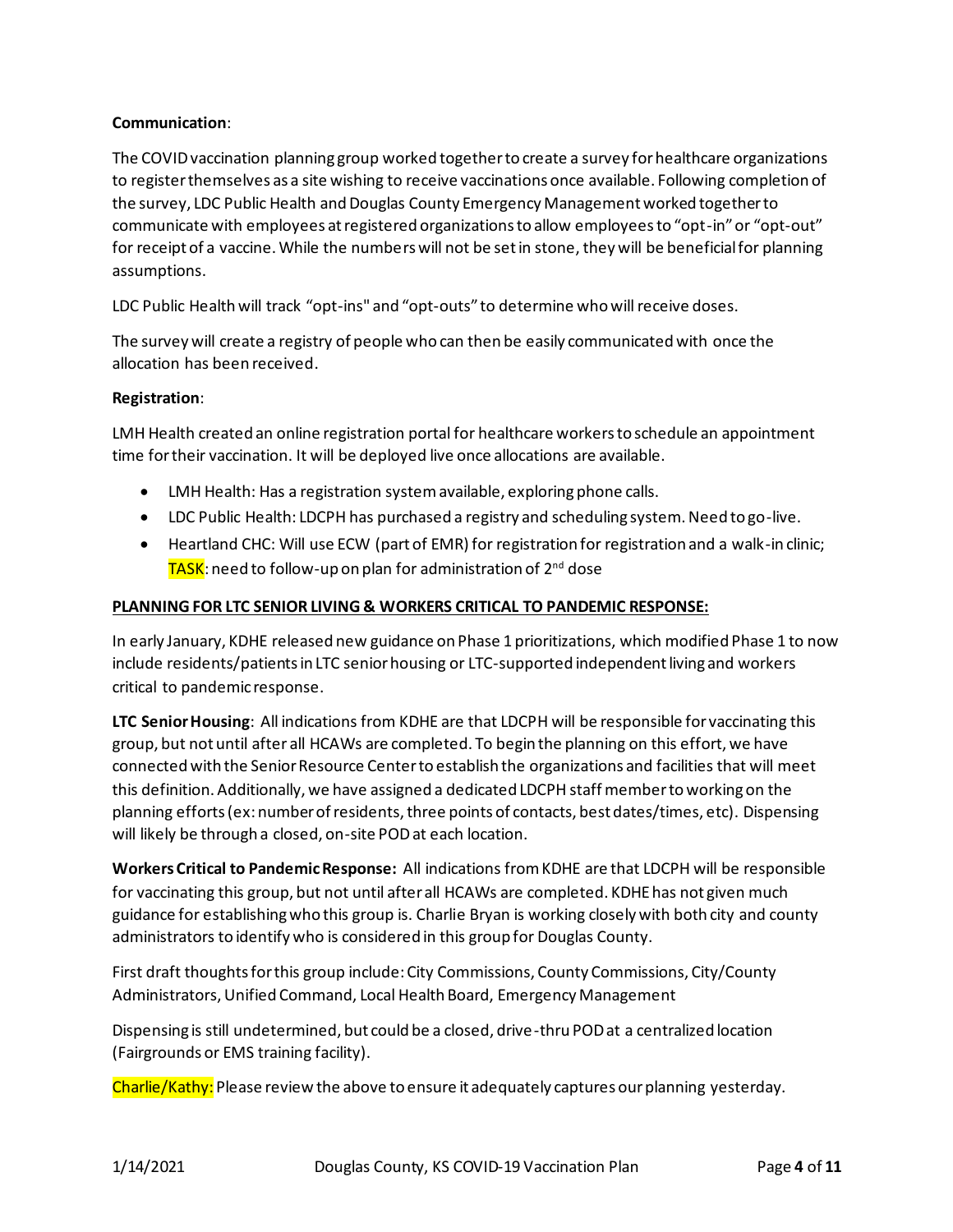# **Vaccine cost and administration fee reimbursement:**

There is no cost to the person being vaccinated. Providers that receive the COVID-19 vaccine free from the federal government are prohibited from seeking reimbursement from vaccine recipients for vaccine administration costs – whether as cost sharing or balance billing. Vaccine recipients are not expected to pay copayment/coinsurance or deductibles. It is anticipated that COVID-19 vaccination providers will bill public and private insurance for vaccine administration fees.

The table below identifies the known reimbursement rates for vaccine administration. For uninsured patients, COVID-19 vaccination providers can request reimbursement from the Health Resources and Services Administration's Provider Relief Fund.

|                        | <b>COVID-19 Vaccine Administration Codes</b>                             |                |                 |                 |
|------------------------|--------------------------------------------------------------------------|----------------|-----------------|-----------------|
| <b>Insurance</b>       | 0001A (Pfizer,                                                           | 0002A (Pfizer, | 0011A (Moderna, | 0012A (Moderna, |
|                        | first dose)                                                              | second dose)   | first dose)     | second dose)    |
| Medicare               | 16.94                                                                    | 28.39          | 16.94           | 28.39           |
| <b>Blue Cross Blue</b> | 17.62                                                                    | 29.53          | 17.62           | 29.53           |
| Shield of Kansas       |                                                                          |                |                 |                 |
| Aetna                  | 16.94                                                                    | 28.39          | 16.94           | 28.39           |
| <b>CIGNA</b>           | 16.94                                                                    | 28.39          | 16.94           | 28.39           |
| HRSA (uninsured        | Reimbursement will be based on current year Medicare fee schedule rates, |                |                 |                 |
| clients)               | except where otherwise noted.                                            |                |                 |                 |

# **Planning Unknowns**: 1/14/2021

- When moving to Phase 2, will KDHE give guidance on prioritizing Phase 2.
- Allocation amounts and scheduling for future months.
- Planning for remainder of Phase 1, including LTC-supported independent living and workers critical to pandemic response

#### **Phase 2 Planning**:

Planning assumptions include: (1) LDC Public Health will be the primary organization responsible for dispensing of 1.B vaccinations; (2) Clinics will be drive-thru to maximize efficiency and assist with infection prevention and control

#### **Target Populations**:

- Persons Aged 65+
- Congregate Settings
- High-contact Critical Workers

It is expected that many of the above populations will overlap with one another. The Federal Government has indicated that Phase 2 will likely be approximately half of the population.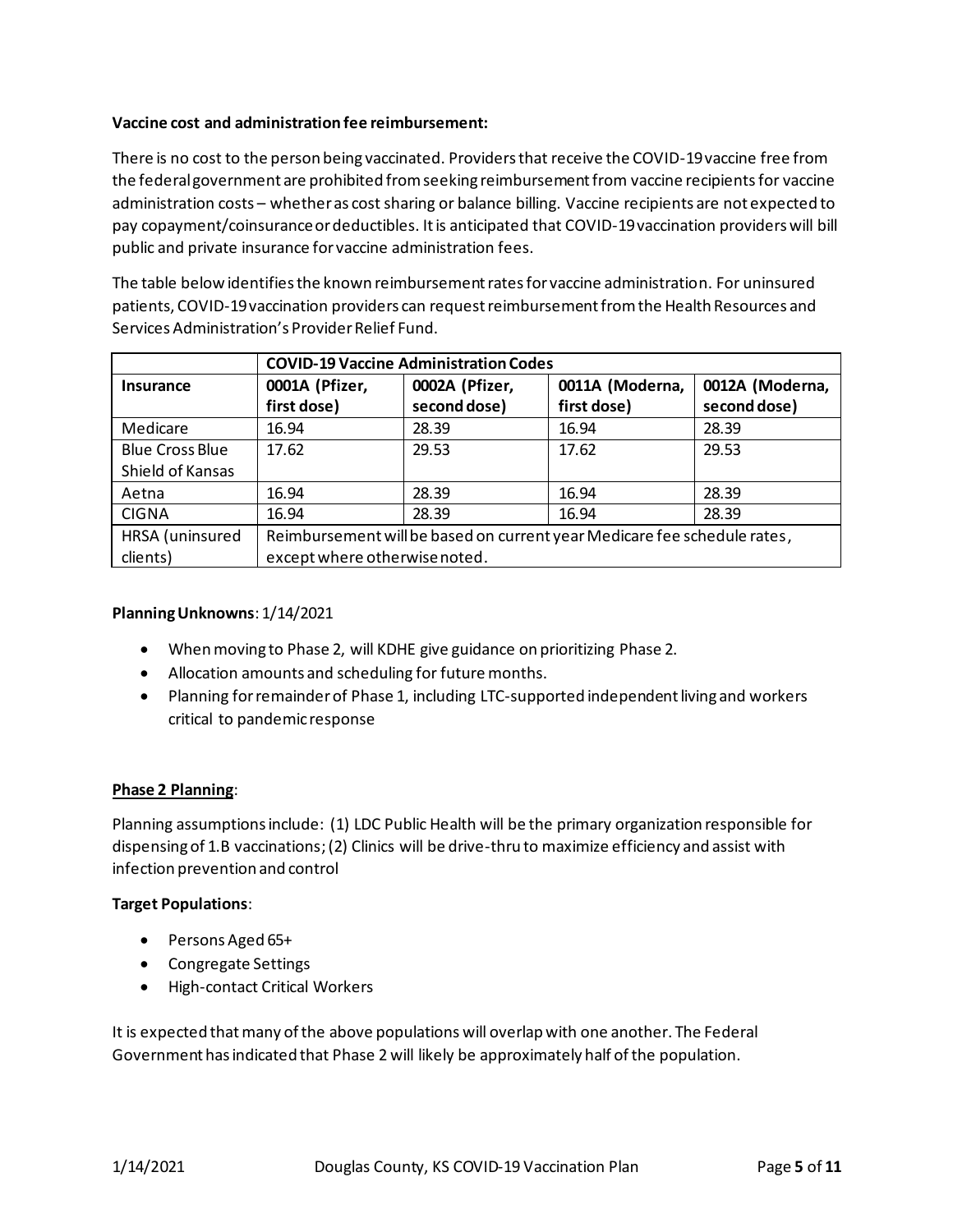KDHE has indicated that local health departments do not need to plan for how to sub-prioritize these populations. KDHE will provide this information.

*1/7/2020:* The new prioritization populations released by Phase 2 has changed some of the POD planning for Phase 2. At this point in time, we are still in the planning process for getting vaccine out to the priority populations. Congregate settings will likely be an on-site, closed PODs. Persons aged over 65 years will likely be through a closed, centralized location.

# **Tiers:**

In the event that there is limited supply of COVID-19 vaccine or other accompanying resources, priority tiers, such as those shown below, could be used to manage demand.

- 1. Public/patron facing, physical contact / continuity of government personnel
- 2. Public/patron facing, no physical contact, UNABLE to social distance
- 3. Public/patron facing, no physical contact, ABLE to social distance
- 4. Not public/patron facing, office ON campus
- 5. Not public/patron facing, office OFF campus

# **Location, Stations, & Potential Through-put**:

The current plan is to host semi-open PODstargeting the recommended priority groups.

#### Primary Setting:

The Douglas County Fairgrounds—specifically the Community Indoor Arena—will serve as the primary POD location for 1.B dispensing. (https://www.douglascountyks.org/depts/maintenance/fairgroundsinformation#Link-To-Community-Indoor-Arena) Douglas County has agreed to let LDCPH utilize the facility and reservations are not currently accepted, so it is available through the spring.

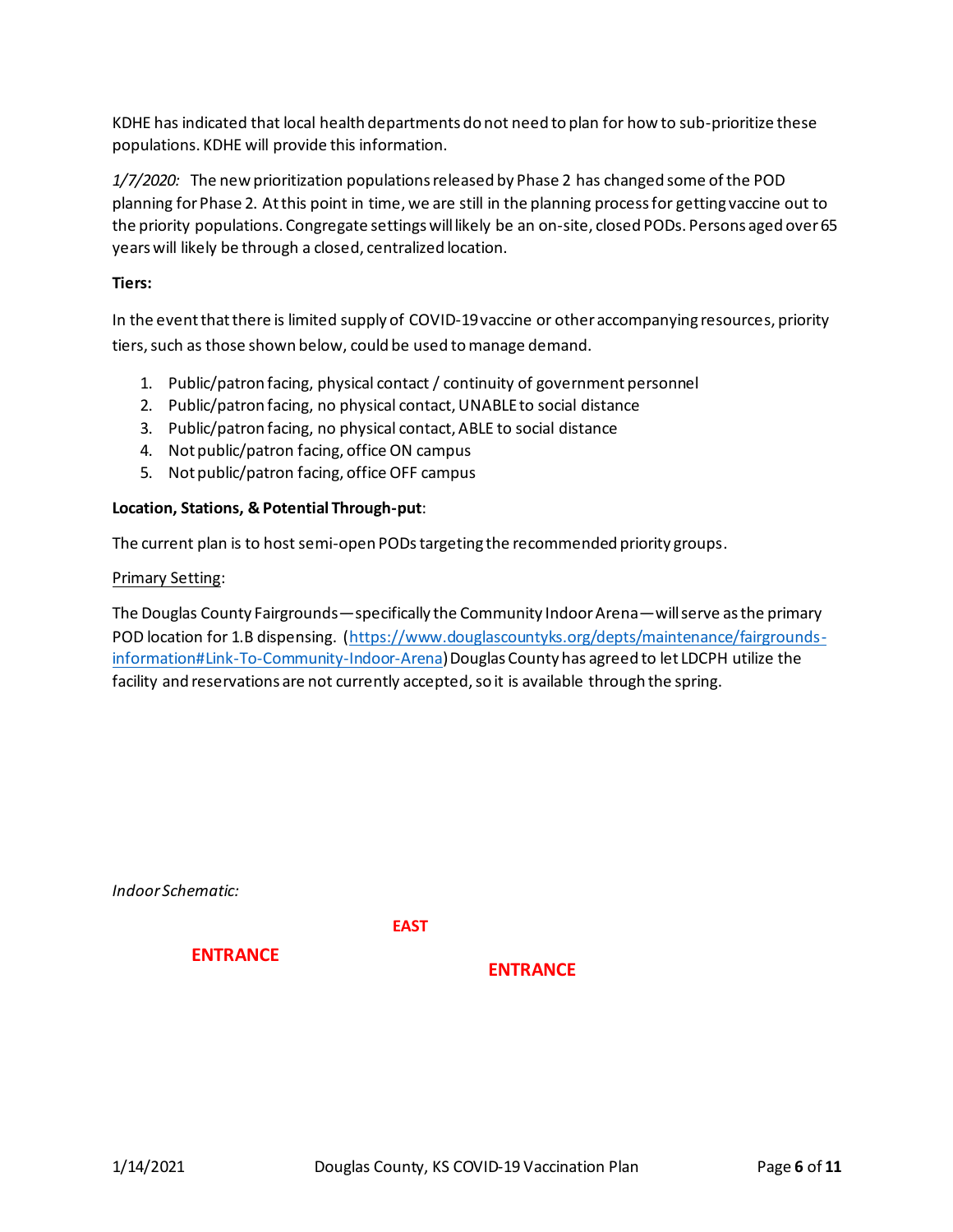

The inside of the Community Indoor Arena has a dirt floor so it can be driven on, making it an ideal location for a drive-thru POD. Additionally, there are 5 garage doors available for entry and/or exit, a meeting room (which can be locked and used for data entry, storage, or breaks), and a kitchen area for eating/taking breaks.

TASK: LDCPH staff need to determine potential location for walk-up station (could be the kitchen/concession stand area)

TASK: Work with M Cubed Technologies to ensure the space is configured for internet access

*Outdoor Schematic:*



**North**

Stations Identified:

| <b>Station</b>        | Location                       | <b>Staff Numbers Needed</b> |
|-----------------------|--------------------------------|-----------------------------|
| Registration/Check-in | South Parking Lot off entrance | Non-Medical (2-4?)          |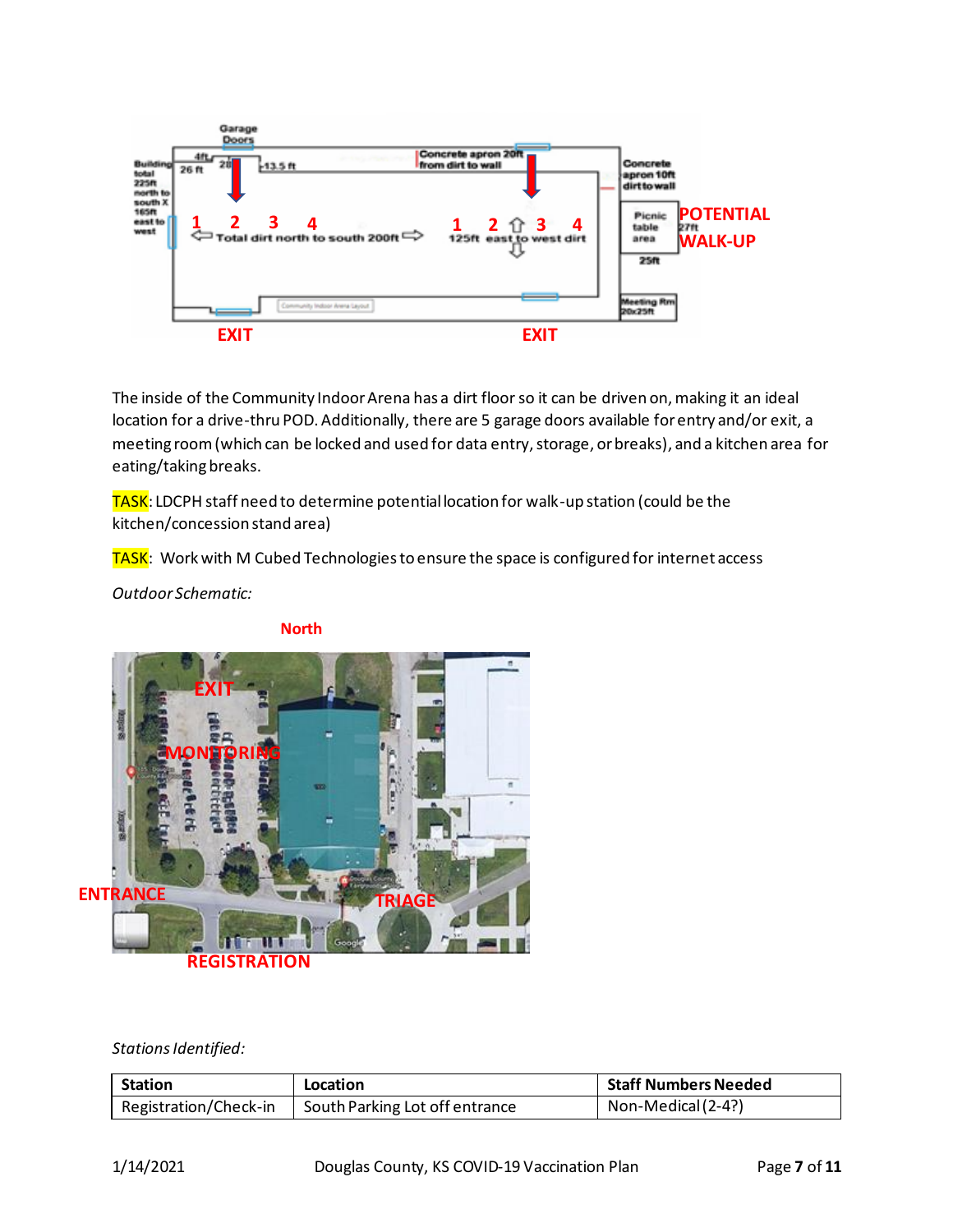| <b>Triage</b>              | Roundabout South                                                                                                         | Non-Medical (2-4?)<br>Security (1)                    |
|----------------------------|--------------------------------------------------------------------------------------------------------------------------|-------------------------------------------------------|
| <b>Dispensing Stations</b> | Indoor Community Arena (red 1, 2, 3,                                                                                     | Per Station (6-8 stations)*                           |
| (Drive thru)               | and 4, indoor schematic)                                                                                                 | CMA or higher (2)                                     |
|                            |                                                                                                                          | Non-medical(1)                                        |
| <b>Dispensing Stations</b> | TBD-potentially the kitchen?                                                                                             | CMA or higher (1)                                     |
| (Walk-up)                  |                                                                                                                          | Non-medical runner (1)                                |
| 15 Minute Monitors         | West Parking lot off exit                                                                                                | Non-medical access to EMR (4-<br>$(5)$ **             |
|                            |                                                                                                                          | Non-medical timer (4-5)                               |
| Runners                    | Throughout                                                                                                               | Non-medical (5-7)                                     |
| <b>Traffic Control</b>     | Throughout                                                                                                               | Non-medical (10-12); could<br>easily be EM volunteers |
| LDCPH Check-in/Check-      | TBD                                                                                                                      | EM Volunteers (3)                                     |
| out                        |                                                                                                                          |                                                       |
| <b>Command Post</b>        | <b>TBD</b>                                                                                                               | Incident Commander (1)                                |
|                            |                                                                                                                          | Clinic Manager (1)                                    |
|                            |                                                                                                                          | Safety Officer (1)                                    |
|                            |                                                                                                                          | Medical Interpreter (1)                               |
|                            | *The second medical person (the dose drawer) and the non-medical person may be able to be split among two stations; will |                                                       |
|                            | need to do a couple of rounds of observations to see what works best                                                     |                                                       |

\*\*Might be helpful to have a medical person here, too, or a paramedic unit

TASK: Review above table; what are we missing? Do the estimates seem about right?

TASK: Work with Shaun Coffee to request an on-site unit

TASK: LDCPH needs another walk-through of the fairgrounds

*Through-Put Estimates:*

Dispensing estimates are depending on the number of doses received from KDHE. If it is a large allocation with a short time frame, LDCPH will need to increase through-put. If the allocation is low, then LDCPH has more flexibility and can slow down through-put.

Current estimate: 25-30 doses per hour per lane

| <b>Sample Estimates:</b> | 4 Lanes | 6 Lanes     | 8 Lanes     |
|--------------------------|---------|-------------|-------------|
| 4 Hour Shift             | 400-480 | 600-720     | 800-960     |
| 6 Hour Shift             | 600-720 | 900-1,080   | 1,200-1,440 |
| 8 Hour Shift             | 800-960 | 1,200-1,440 | 1,600-1,920 |

TASK: Confirm the indoor arena has sufficient space for 8 lanes

Alternate Settings: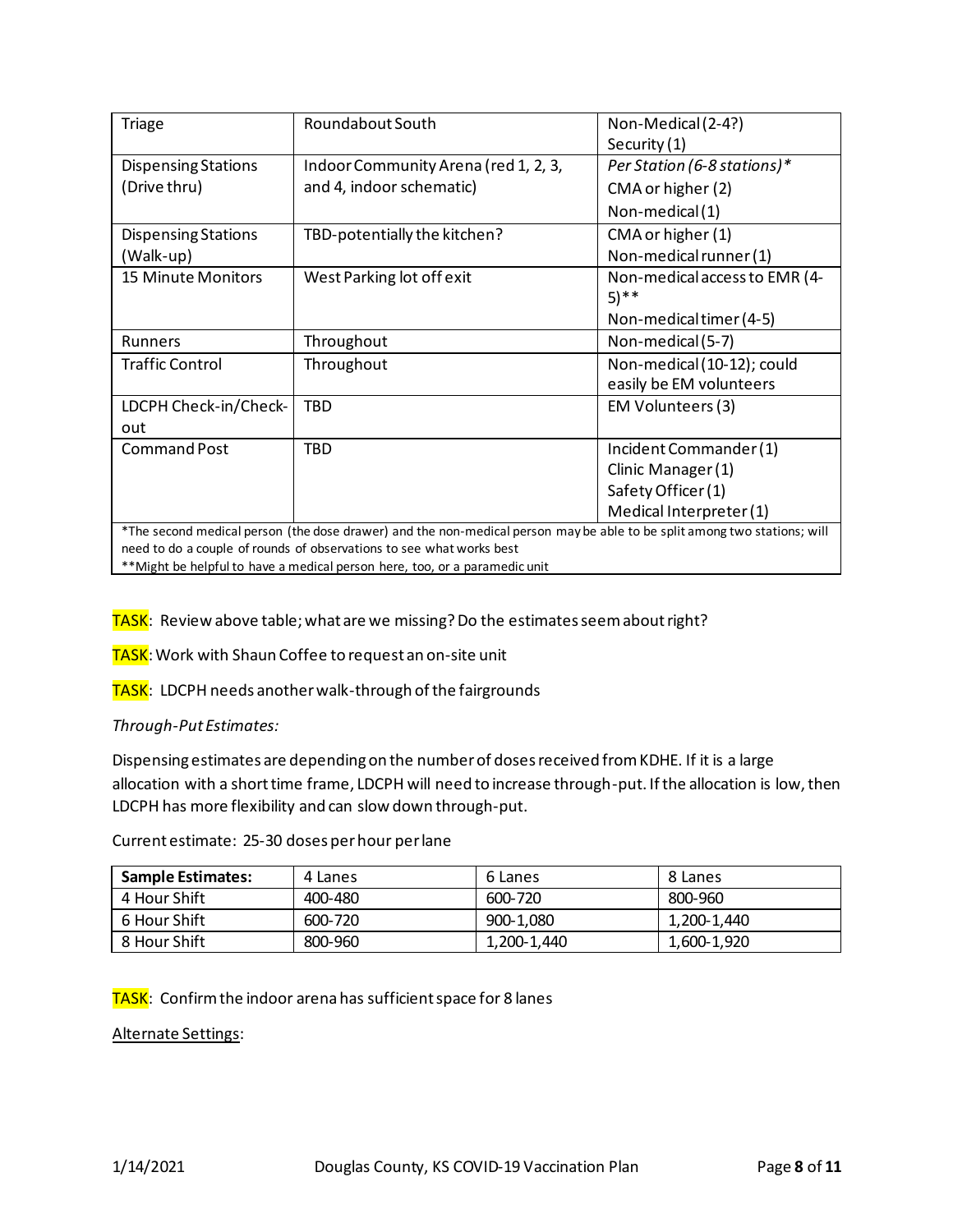LMH Health has offered use of their on-campus drive thru vaccination clinic. It is currently set-up to manage two drive-thru lanes at a time. They currently schedule one person every 3 minutes per lane, so 2 people per 3 minutes. They do not schedule the last 10 minutes of the hour.

TASK: Touch base with LMH Health; do they have additional sites that can do more people?

There may be a specific situation in which it makes sense for LDCPH to do an on-site closed POD with an organization, but in general, LDCPH will not be able to meet every request to go on-site for organizations.

# **Staffing**:

For large mass vaccination clinics, LDCPH has the capacity to close day-to-day operations to have sufficient staff. LDCPH currently has 74 employees with an estimated 20 medical staff able to vaccinate and draw doses (CMA certification or higher).

Certain positions within the POD will require certification, licensure, training, or other requirements, but many do not.

- Vaccinators and drawers require a CMA or higher
- Monitors will need EMR access
- Unknown: Does Registration/Tracking need EMR access to check in recipients?
- Clinic Manager and Incident Commander should have the ICS 100, 200, and 700

All LDCPH have taken a minimum of ICS 100 and NIMS 700. All have been issued a CRMCS emergency management badge. The badge will be used for checking-in and out of the POD to accurately track hours worked by staff. All staff and volunteers will be provided and expected to wear a KN95 (or equivalent to a surgical mask).

Potential Staffing Pools:

- Emergency Management CERT (volunteers)
- KU School of Pharmacy (volunteers)
- LMH Staff (reimbursement)
- KDHE has secured medical contracts to request additional medical staffing (request must go through Emergency Management); LDCPH will be responsible for 15% of the costs.

TASK: Identify set amounts for reimbursement of borrowed staff (Brian Bradfield working on PSA)

TASK: Work with Ron Ragan to identify potential KU Pharm pool schedule for spring

TASK: Work with KDHE to see if we have medical volunteers in K-SERV we can utilize for dispensing

TASK: Work with Emergency Management regarding estimates for number of available volunteers

#### **Communications**:

#### Internal:

The Indoor Arena will be set-up to ensure internet access is available.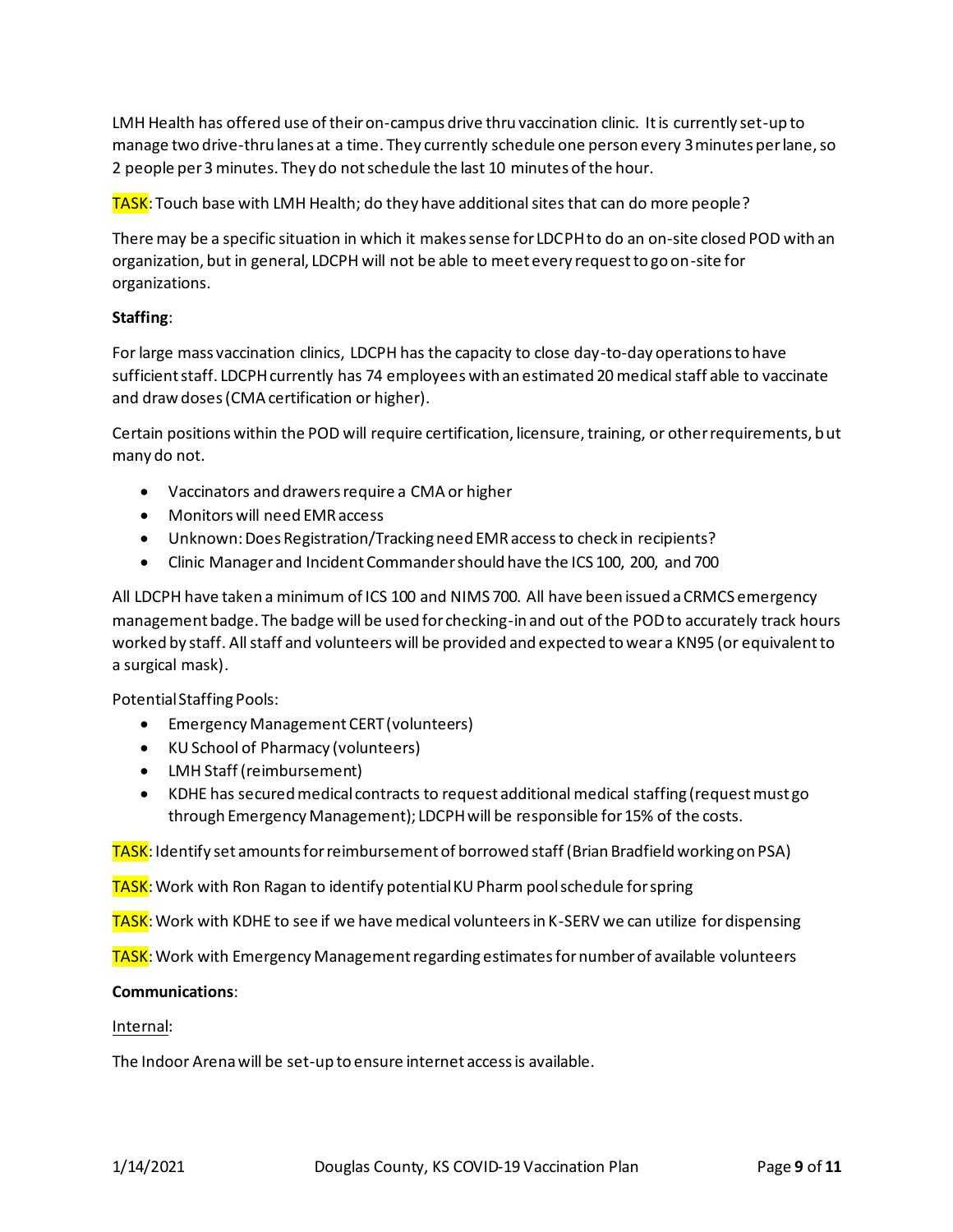Internal communication systems for staff to communicate with one another on-site will include cell phones, walkie talkies, runners, and flags.

Systems to communicate with attendees include signage, fliers, and staff who are on-site and available to answer questions or address concerns.

# External:

# *[Still under development]*

Information on vaccinations will be on the LDC Health website and social media, as well as the Douglas County Coronavirus Hub. The Douglas County PIO group can be utilized for communications.

Communication plans regarding registration are under development as the registration process is still underdevelopment.

#### **Registration**:

# *[Still under development]*

LDCPH has purchased a registration and scheduling system that will integrate with our Electronic Medical Record (EMR).

It has the capacity to:

- Register: Attendees can pre-register their needed information, including insurance information, and they will be loaded into the EMR.
- Schedule: LDCPH can pre-set times and locations and attendees can schedule themselves.
- Check-in: Once scheduled, attendees will receive a QR code for check-in.
- Vax Tracking: Once the vaccine is administered, the nurse can track it within the system. It will automatically be reported to Web IZ.

1/6/2021: The system is just now becoming operational. We will have more information here as LDCPH staff become more familiar with the system. Kathy/Charlie: Please confirm I have a correct understanding of how the system will work.

TASK: Need to decide...Are we going to work with employers on essential workers? If so, how will that process go? Or will we do this for certain employers?

TASK: Development of guidance for employers to identify high priority employees

#### **Planning Unknowns**:

- When will allocations for 1.B begin
- Which organizations will receive allocations
- Will LDCPH be responsible for a Local Distribution Site for Douglas County

#### **Addressing Vaccine Equity**

The Vaccination Branch is vigilant in considering equity in discussions and decision-making while preparing for and operationalizing an equitable COVID-19 vaccine program. The following list provides a summary of those efforts. Review and feedback about these efforts is welcome.